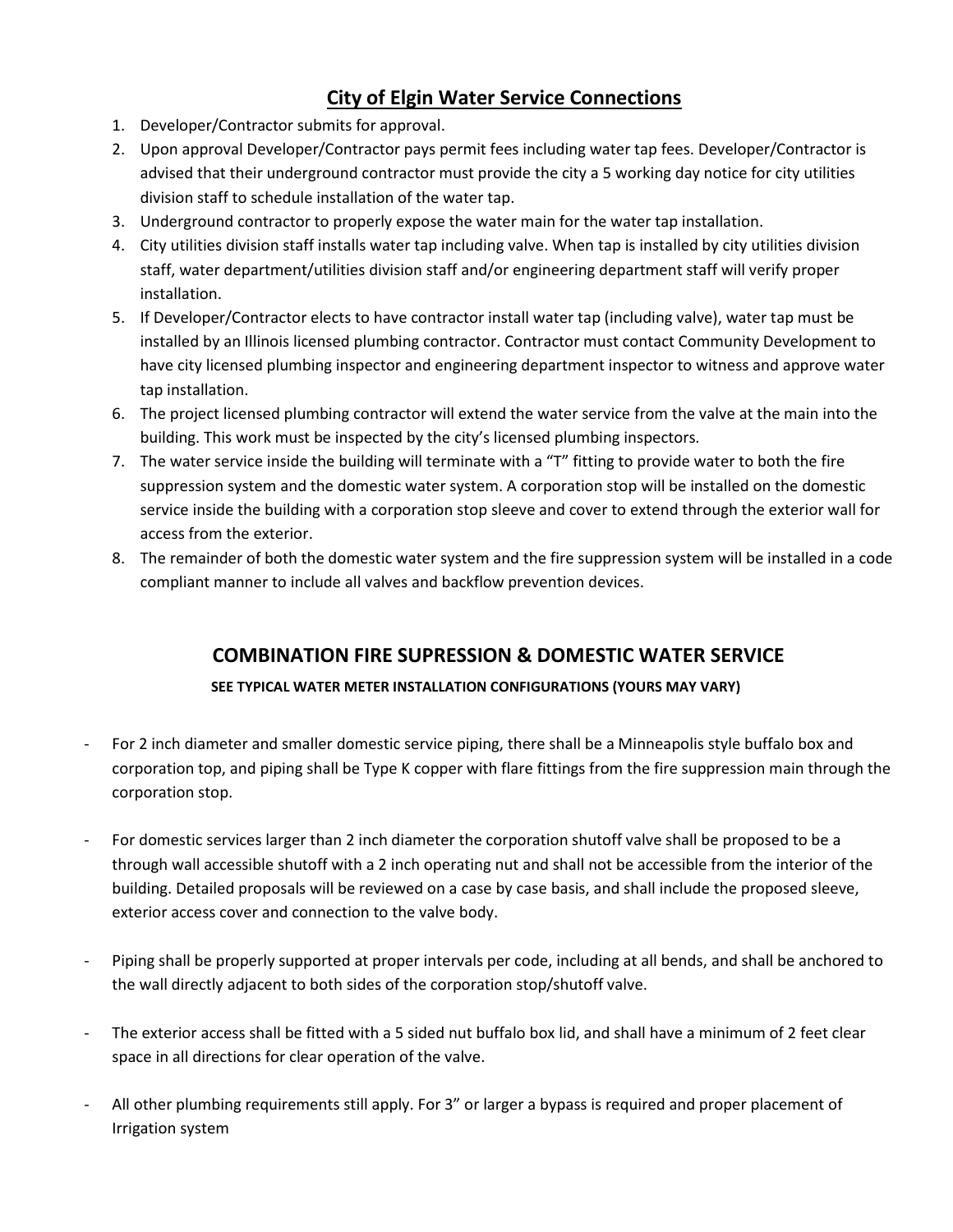## **COMBINATION FIRE SUPRESSION & DOMESTIC WATER SERVICE**

**\*\* Meter size MUST be specified when submitting for Plan review\*\***



**TYPICAL WATER METER INSTALLATION CONFIGURATIONS (YOURS MAY VARY)**

**\*\* Meter size MUST be specified when submitting for Plan review\*\***